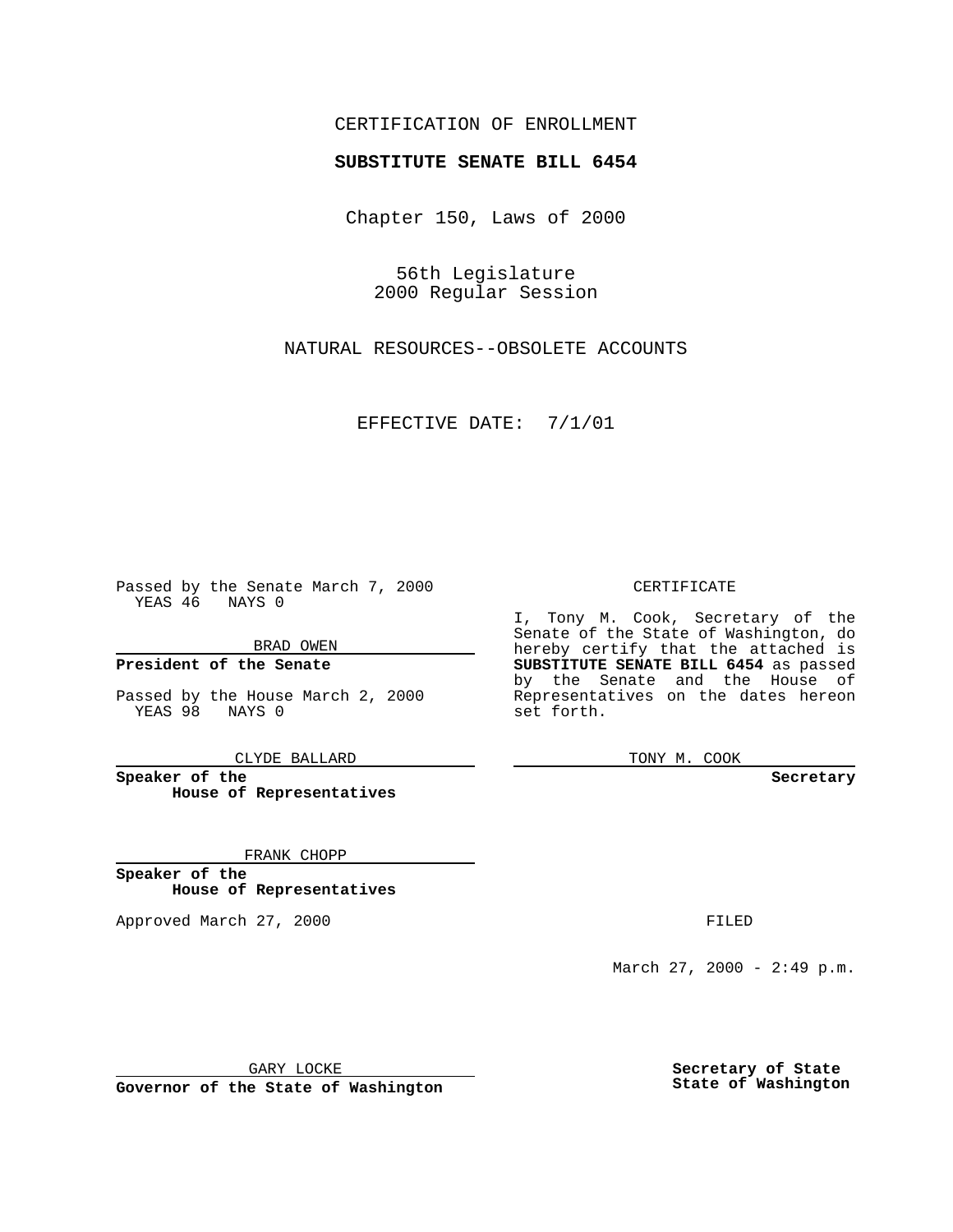## **SUBSTITUTE SENATE BILL 6454** \_\_\_\_\_\_\_\_\_\_\_\_\_\_\_\_\_\_\_\_\_\_\_\_\_\_\_\_\_\_\_\_\_\_\_\_\_\_\_\_\_\_\_\_\_\_\_

\_\_\_\_\_\_\_\_\_\_\_\_\_\_\_\_\_\_\_\_\_\_\_\_\_\_\_\_\_\_\_\_\_\_\_\_\_\_\_\_\_\_\_\_\_\_\_

AS AMENDED BY THE HOUSE

Passed Legislature - 2000 Regular Session

### **State of Washington 56th Legislature 2000 Regular Session**

**By** Senate Committee on Ways & Means (originally sponsored by Senators Loveland, Brown and Jacobsen)

Read first time 01/31/2000.

 AN ACT Relating to obsolete natural resources accounts; creating a new section; repealing RCW 79A.20.020, 75.58.020, 70.95H.800, 70.95.520, 70.95.800, 43.21J.020, 43.83C.030, 79A.05.365, 75.52.140, and 77.21.080; and providing an effective date.

BE IT ENACTED BY THE LEGISLATURE OF THE STATE OF WASHINGTON:

 NEW SECTION. **Sec. 1.** (1) On July 1, 2001, any remaining fund balances in the following accounts are transferred to the state wildlife account:

(a) The aquaculture disease control account;

(b) The Cedar river channel construction and operation account; and

(c) The wildlife conservation reward fund.

 (2) On July 1, 2001, any remaining fund balances in the following accounts are transferred to the parks renewal and stewardship account: (a) The state wildlife and recreation lands management account; (b) The state and local improvements revolving account--recreation;

and

(c) The underwater park account.

 (3) On July 1, 2001, any remaining fund balances in the following accounts are transferred to the state toxics control account: